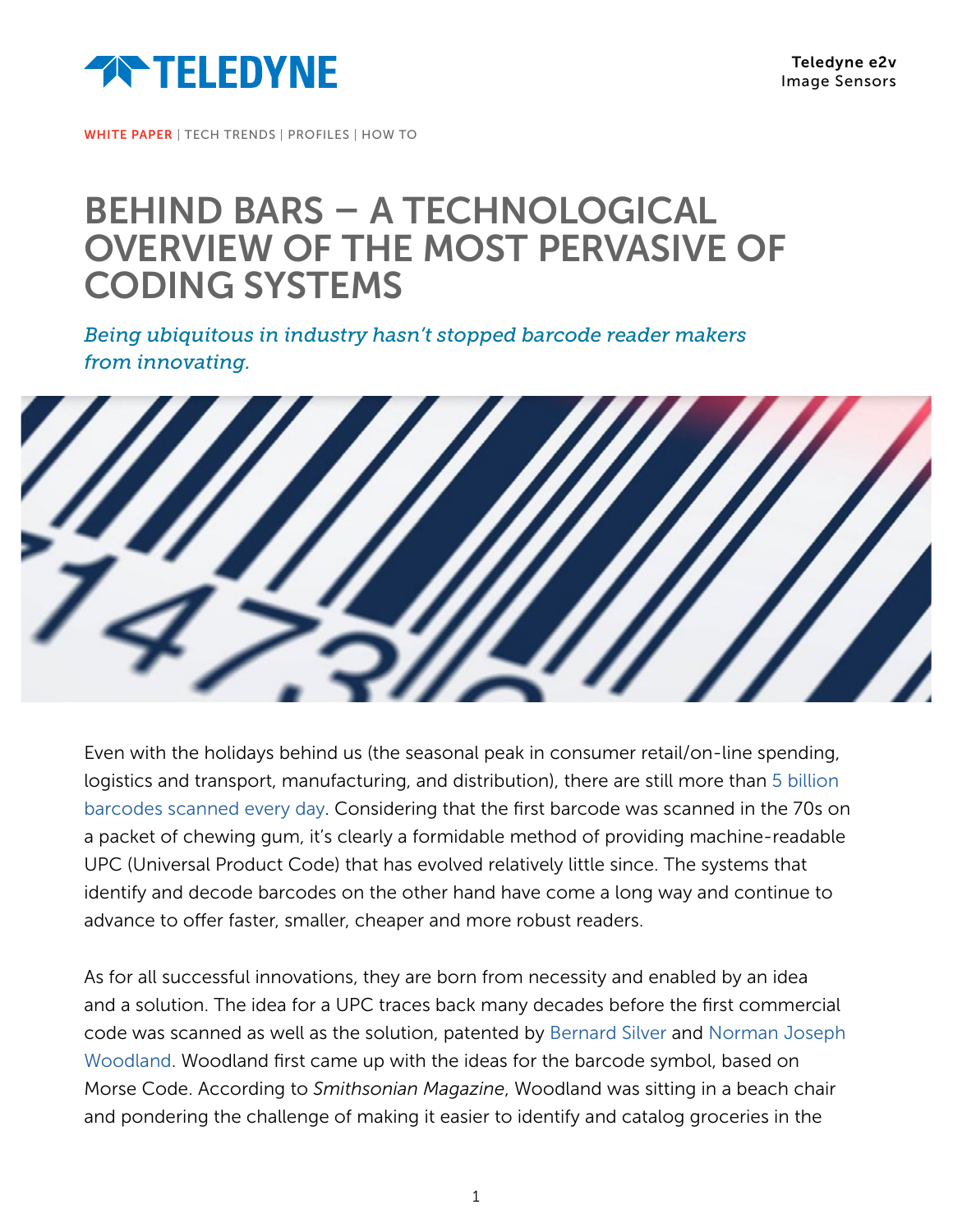supermarket in order to move people through the lines more quickly. He needed a code that computers could recognize. Morse came into his head:

"I remember I was thinking about dots and dashes when I poked my four fingers into the sand and, for whatever reason—I didn't know—I pulled my hand toward me and I had four lines. I said 'Golly! Now I have four lines and they could be wide lines and narrow lines, instead of dots and dashes. Now I have a better chance of finding the doggone thing."

The original patent was actually in the form of concentric circles of varying thickness bands, but the UPC barcode symbol commercialised in the 70s resembled the familiar 1D barcodes still used today. Such was Woodland's influence that when he passed away in 1971, *[MAD](https://www.madmagazine.com/blog/2012/12/14/rip-n-joseph-woodland)  Magazine* [ran a special isssue](https://www.madmagazine.com/blog/2012/12/14/rip-n-joseph-woodland) in his honor.



Joe Woodland (left) and Bernard Silver filed a patent in 1949, which was granted in 1952. Courtesy of Yale University Press.

Printing technology has evolved to enable ever smaller UPCs but reading technologies have evolved from electro-mechanical scanning using lasers and photo-multipliers to imager-based systems that capture and process images. While 1D laser based scanners are still manufactured and deployed, the most significant advances in the reading system came from the invention of 2D imager based readers. An imager based reader can read 1D barcodes in any orientation (not the case for uni-directional laser based systems) but also enabled the evolution to two dimensional matrix based barcode symbols.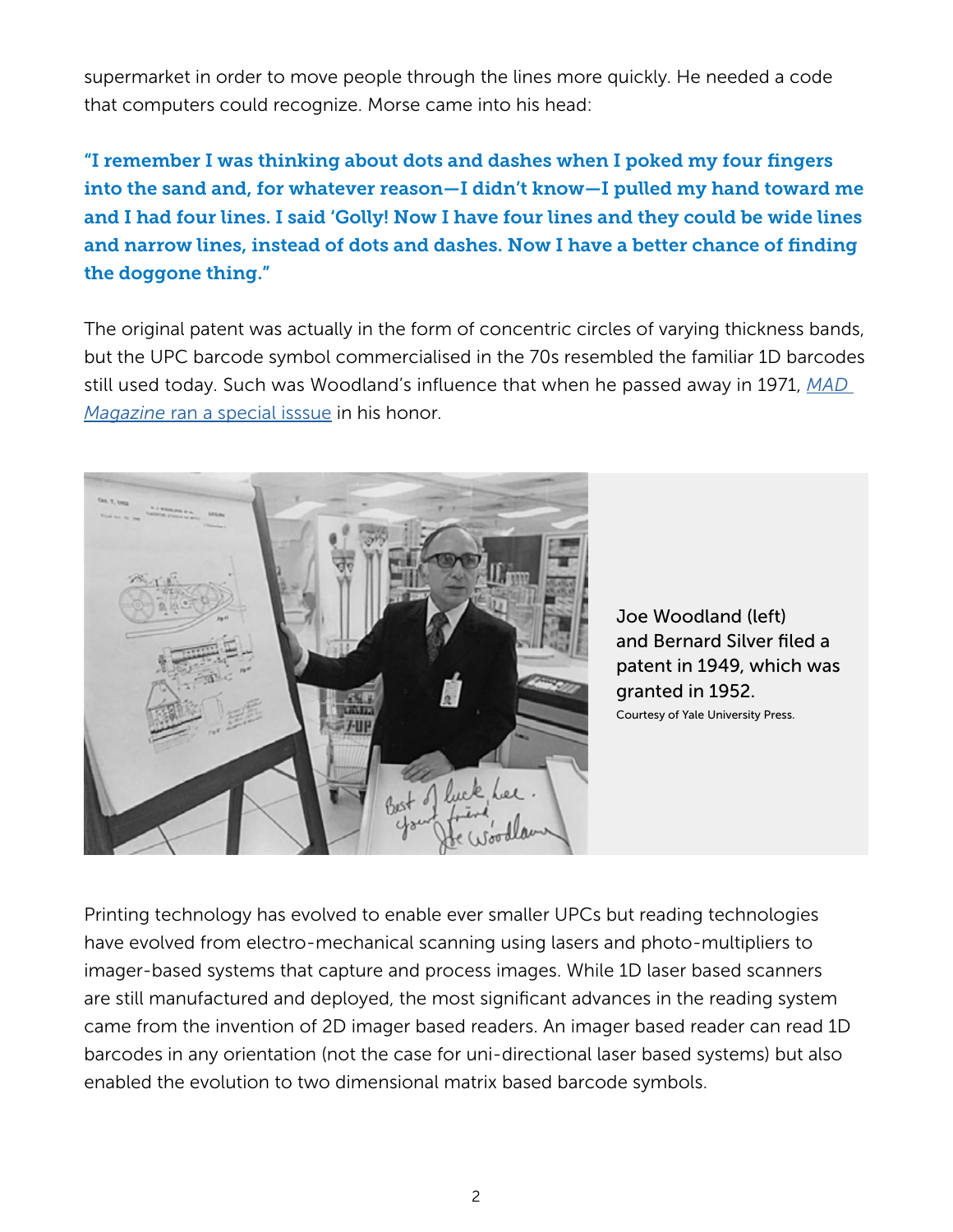This reader technology transition began around 15 years ago but now represents the majority of today's market, estimated to be in excess of 35 million scanners manufactured per year. The 2D barcode in its various forms offers a significant increase in code-able data versus the traditional 1D – typically 1D barcodes can have from 20-25 characters while 2D codes go beyond 2,000 characters depending on the specific barcode type. Apart from the obvious ability to store greater product info and details, check-sum and other error correction techniques can be coded in 2D barcodes to ensure increased tolerance to poorly printed or damaged codes.

## How do they work?

Barcode symbols encode strings of data or the key to data in a database:

- 1D barcodes typically encode a part number, product code or serial number of an item. Usually a single string of data is linked to a database and used to retrieve a related database record, for example, a grocery UPC symbol retrieves the product's description, price, unit-of-measure, and size from the store's database.
- 2D barcodes can potentially hold hundreds of characters of data, and typically encode an entire database record, so no connection to a database – nor a search function in any software – is required. They can contain multiple language characters or other binary data like URLs, email addresses, telephone/text data, and even digitized voice data or images. They also contain error detection and correction algorithms making them extremely robust.

| <b>Comparison between 1D &amp; 2D Barcode</b>       |                                                          |                                                                            |
|-----------------------------------------------------|----------------------------------------------------------|----------------------------------------------------------------------------|
| <b>Sample Barcode</b>                               | No data<br>data                                          | qata<br>data                                                               |
| <b>Barcode type</b>                                 | 1D                                                       | 2D                                                                         |
| <b>Information density</b>                          | Low                                                      | High                                                                       |
| <b>Information capacity</b>                         | Small                                                    | Big                                                                        |
| <b>Omni-direction &amp; orientation</b><br>reading  | <b>No</b>                                                | Yes                                                                        |
| Information type                                    | Numbers, English                                         | Numbers, English, Chinese, pictures,<br>voice and other binary information |
| <b>Error detection &amp; correction</b><br>function | <b>No</b>                                                | Yes                                                                        |
| Dependence on database                              | Yes, Must depend on database or<br>communication network | No, depend on database or<br>communication network                         |
| <b>Nature</b>                                       | Object label & index                                     | Description on objects                                                     |

Source: SATO Auto-ID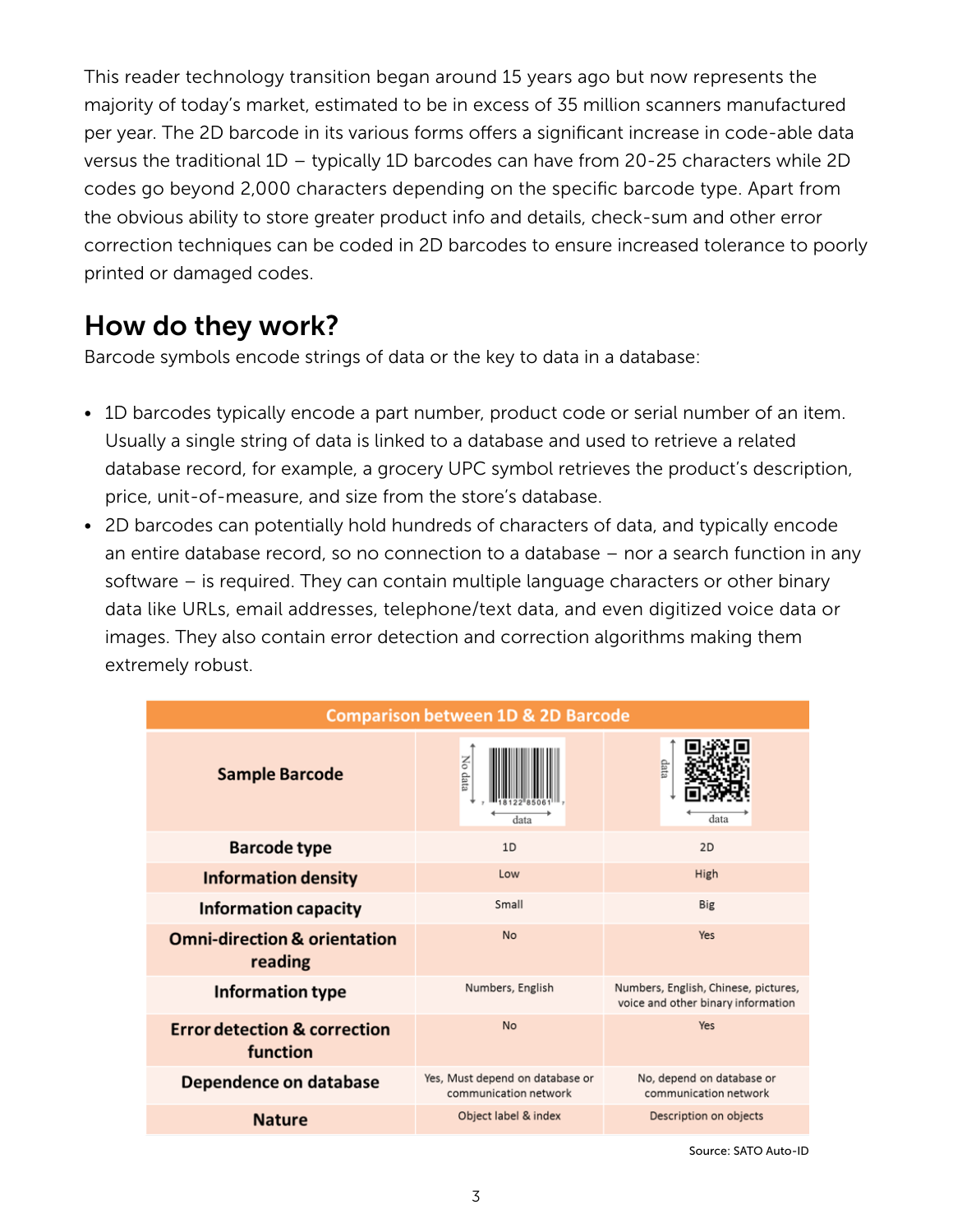

## Key Types of 1D Bar Codes

- Code 39 is one of the oldest barcodes designs, common in electronics, healthcare, and government. It can include the entire 128 ASCII character set and is limited only by the size of the label.
- Code 128 is derived from the ASCII 128 character set but is optimized to be more compact, making it popular in packaging and shipping applications worldwide.
- Interleaved 2 of 5 is a numeric-only barcode commonly found in warehouse, distribution, and manufacturing.
- International Article Number (EAN) is considered a superset of UPC, used specifically by booksellers, libraries, universities and wholesalers for book traceability.
- Universal Product Codes (UPC) are found on nearly every retail product, designed for quick receipt printing and inventory tracking.

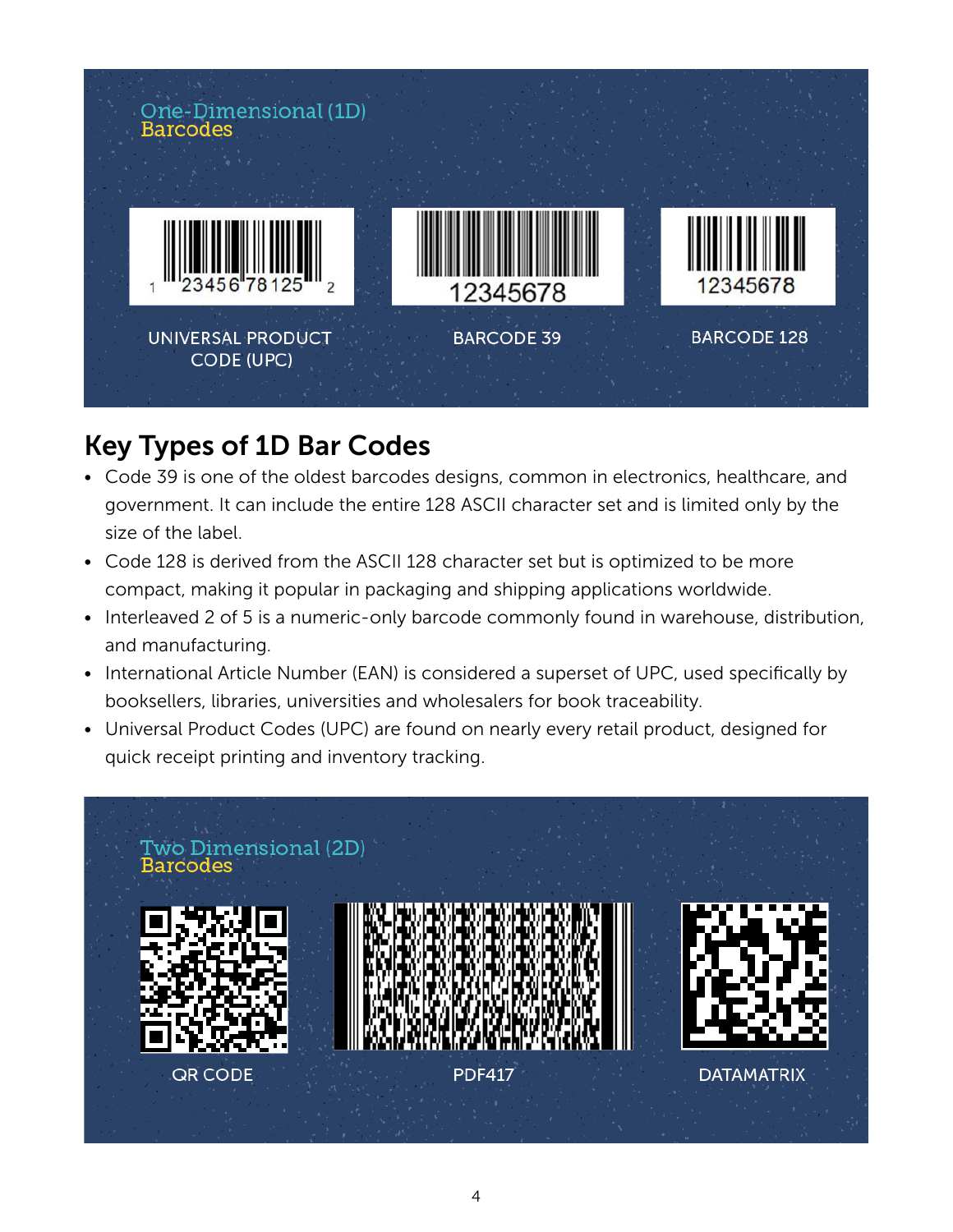A 2D imager-based reader offers significant evolution possibilities as a consequence of using an image sensor. It also provides additional features not previously possible. This includes taking photographs or recording videos, and enables more advanced functions like document scanning, OCR (orthogonal character recognition) and object detection and dimensioning, as just a few popular application examples.



Code 39 is one of the oldest barcodes designs, common in electronics, healthcare, and government. It can include the entire 128 ASCII character set and is limited only by the size of the label.



Code 128 is derived from the ASCII 128 character set but is optimized to be more compact, making it popular in packaging and shipping applications worldwide.



Interleaved 2 of 5 is a numeric-only barcode commonly found in warehouse, distribution, and manufacturing.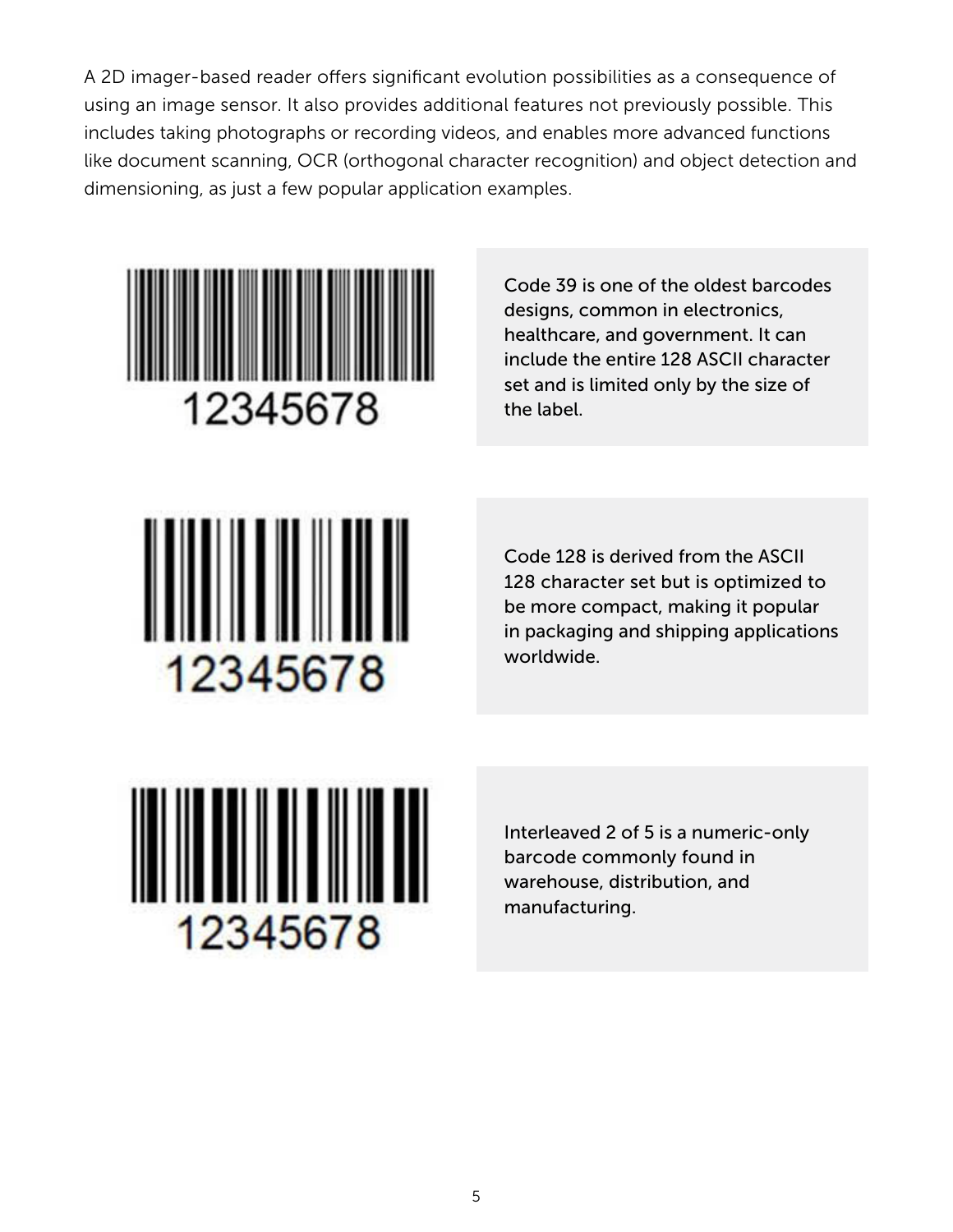

International Article Number (EAN) is considered a superset of UPC, used specifically by booksellers, libraries, universities and wholesalers for book traceability.



Universal Product Codes (UPC) are found on nearly every retail product, designed for quick receipt printing and inventory tracking.



PDF417 is a stacked, linear 2D barcode with sophisticated encoding features that make it the choice for the USPS and Department of Homeland Security.



Data Matrix has become a very common 2D barcode, able to contain large amounts of information in a small space, but require sophisticated scanners translate the image.